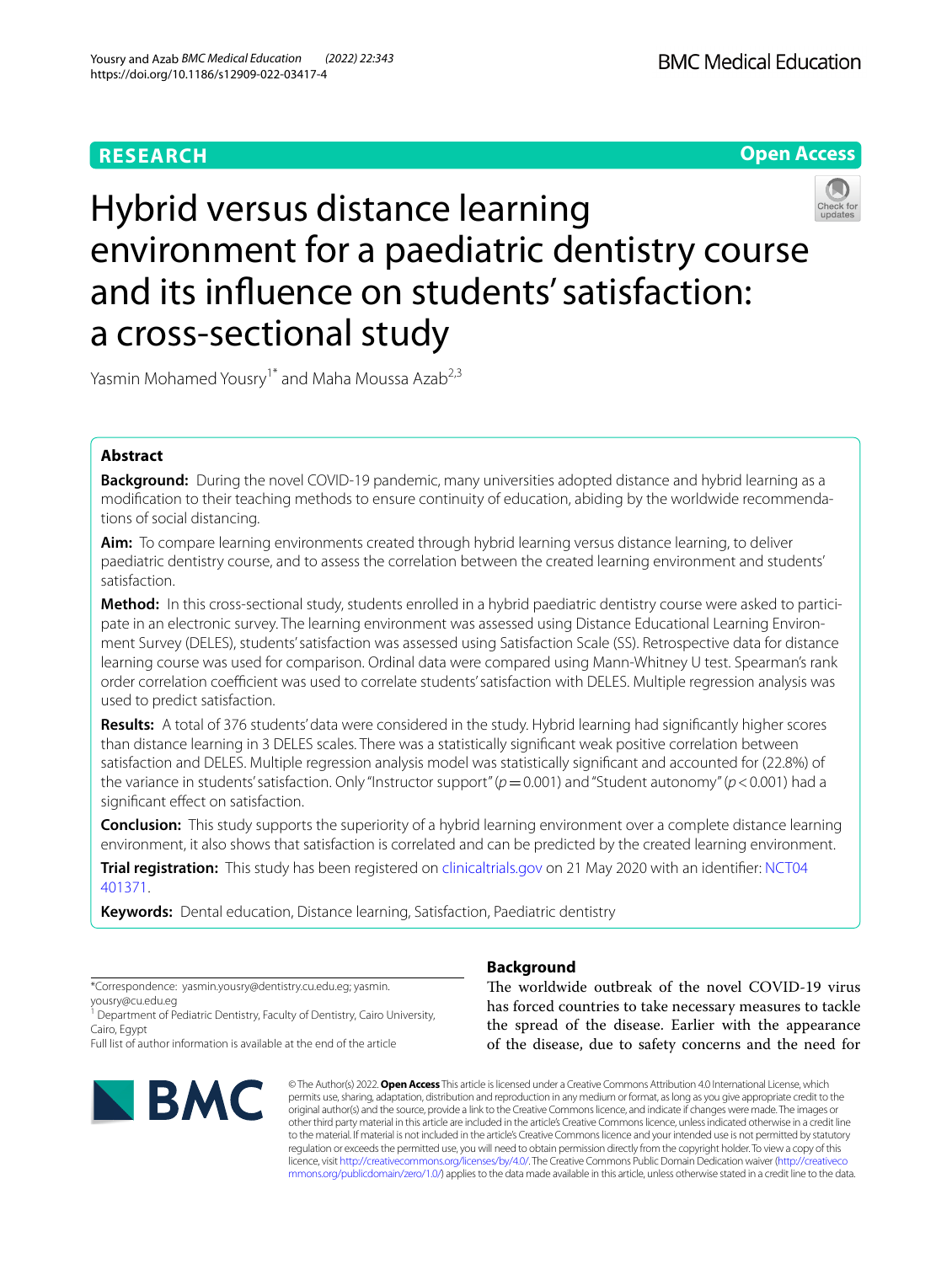ongoing social distancing, most governments around the world have suspended on-campus education, leading to signifcant disruption to the provision of dental education.

During the academic year 2019 /2020, the faculty of dentistry, Cairo university had made appropriate and timely modifcations to their teaching methods to ensure continuity of education during the pandemic. The decision made to cope with this situation was to continue with lectures and group sections, using distance learning abiding by the worldwide recommendations of limiting clinical dental practice due to the high risk of exposure to coronavirus through aerosol-generating procedures [[1\]](#page-6-0). However, in the following academic year 2020/2021, social distancing guidelines started to relax world wild, allowing the implementation of hybrid learning. The appearance of newly diferent teaching methods resulted in an abrupt change in the learning environment, that might afect students' ability to learn.

The term "learning environment" is a complex term that can be defned broadly as "factors in which students' learning processes are embedded." It refers to the variety of physical settings, contexts, and cultures in which students learn. The goal is to create a total learning environment that maximizes students' learning abilities [[2\]](#page-6-1).

There is no single ideal learning environment, students can learn in a variety of ways, in a variety of contexts. Creating a learning environment for students in a specifc course or program is probably the most creative aspect of teaching. However, from our constructivist's point of view, creating an appropriate learning environment from the perspective of an instructor only is not enough. Students should participate in and afect their learning process; it is very important to consider learning environments from the students' perspectives.

Distance learning has shown many advantages. It is a fexible educational option that allows a student to stay connected even during long absences, a student can schedule his attending time according to his convenience, determine his pace of work, and make decisions involving both planning and implementation [[3\]](#page-6-2).

However, an interactive social environment where learner-learner, learner-instructor, and learner-content interactions are organized in an educational setting that promotes and facilitates learning; is considered a challenge in pure distance learning due to the physical isolation of both instructors and students  $[4]$  $[4]$ .

Hybrid learning is an educational method that combines on-campus and remote online learning at the same time. In our experience, some parts of the curriculum were taught online, in the form of recorded or interactive sessions; for other parts, students were obliged to attend on-campus. Hybrid learning promotes fexibility while also providing the social aspect of education. It has been reported that students usually place a higher value on interaction with instructors and peers in face-to-face sessions and on interaction with content in online sessions [[5\]](#page-6-4).

Interaction has been considered one of the most critical challenges in both traditional education and distance learning. Several studies have shown the positive infuence of social environments on encouraging students' interaction and satisfaction with distance courses [[6\]](#page-6-5).

Satisfaction has been identifed as a critical measure to the quality and ongoing success of educational courses, it was reported that students with higher levels of satisfaction towards diferent aspects of distant learning show lower attrition rates, higher persistence in learning, higher motivation, and signifcantly higher levels of knowledge than others with lower level of satisfaction [\[7](#page-6-6)].

Limited studies were carried out to assess the distance learning experiences in the feld of dentistry; Ramlogan et al. [\[8](#page-7-0)], compared knowledge and skills attained in some clinical periodontology exercises when delivered through videos versus live lectures, students had preferred integration of videos in the process rather than considering it as a substitution for conventional lectures. Asiry [\[9](#page-7-1)] found positive attitudes from students regarding distance learning for a preclinical orthodontic course, where students mostly preferred a combination of distance learning and traditional learning.

The educational environment is mainly intended for students and should accommodate their needs. Having insight into students' perspectives of the created environments is very important to identify those components that need to be considered in teaching the course in the future; aiming to optimize the student's ability and satisfaction with learning. Course coordinators must use learners' feedback on courses to be able to co-ordinate and modify the most advantageous learning experiences which will result in an improvement of the effectiveness of education; creating an appropriate learning environment for paediatric dentistry course during the COVID-19 crisis is considered a relatively new experience, so this study aims to, 1) Compare learning environments created through hybrid learning versus distance learning, to deliver paediatric dentistry course, 2) Assess the correlation between created learning environment and students' satisfaction.

# **Materials and methods**

# **Study setting and eligibility criteria**

The target population in this study was senior dental students (fnal-year students) enrolled in paediatric dentistry course at Cairo University.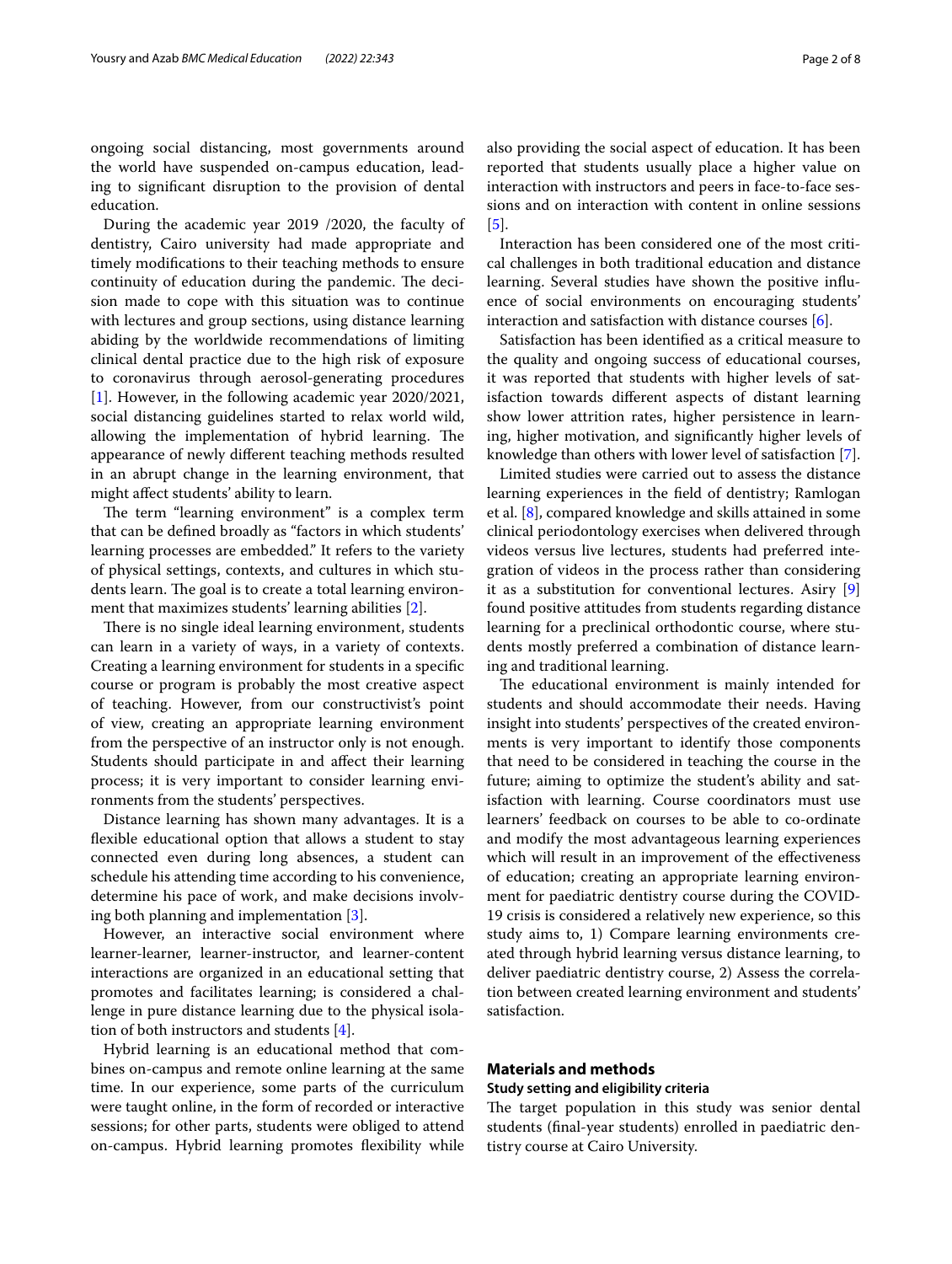# *Inclusion criteria*

The participant should be a final-year dental student.

Students who have received and completed paediatric dentistry course.

# *Exclusion criteria*

Students who were unwilling to participate and refused to fll out an informed consent.

Students with missing scores, who didn't answer all the survey questions.

# **Sample size**

This study is a census study, all students enrolled in paediatric dentistry hybrid course during the academic year 2020 /2021 ( $n=270$ ), were asked to participate in this survey. One of the most signifcant advantages of a census survey is that all students have an opportunity to participate, making results obtained from a census study more accurate and reliable [[10](#page-7-2)].

# **Instrument**

The tool chosen to collect data about the learning environment created in paediatric dentistry hybrid course was Distance Educational Learning Environment Survey (DELES) [[11\]](#page-7-3). Satisfaction Scale (SS) was used to assess students' satisfaction with the hybrid course [[12\]](#page-7-4).

DELES is a Likert-type survey, DELES scales were developed, considering previous tools and experts' opinions regarding the essentials for a successful distance education learning environment. This was followed by adapting items used in previous tools and creating new items for the preidentifed scales [[11](#page-7-3)]. The process was reviewed and validated by a panel of experts followed by feld testing and factor analysis, resulting in the end form of DELES consisting of six scales, "Instructor support": 8 items, "Student interaction and collaboration": 6 items, "Personal relevance": 7 items, "Authentic learning": 5 items, "Active learning": 3 items, and "Student autonomy": 5 items; building up a 34-item survey, with responses:  $5 =$ always,  $4=$ often, 3 = sometimes, 2 = seldom, 1 = never. SS is an eight-item scale with responses:  $5 =$ strongly agree,  $4=$ agree, 3 = neither agree nor disagree, 2 = disagree, 1=strongly disagree. Scores were calculated by adding the answers of all items of a scale.

The survey used in the current study consisted of two closed-type questions to determine gender and age. Then the following sections included all DELES scales except (personal relevance). Finally, the last section consisted of SS.

The English versions of DELES and SS were used to create the electronic edition of the questionnaire using the Google forms application [\(https://docs.google.com/](https://docs.google.com/forms/u/0/)  $forms/u/0/$ ).

At the end of paediatric dentistry hybrid course (May 2021), students were informed through e-mail about the full details and purpose of the study and that their participation in the study will be voluntary and anonymous; additionally, they were informed that they will be granted full access to published data.

Two days later a link to the questionnaire was e-mailed to all students through their official e-mails, together with a confdential and voluntary consent form. Finally, after 3 days a reminder e-mail was sent thanking those who had already responded and asking students who has not already participated to participate.

# **Data management and analysis**

Data was collected using google.docs where questionnaire responses were converted to an excel spreadsheet, the learning environment created during hybrid learning was compared to previously collected, unpublished similar data for the learning environment created for a distance learning paediatric dentistry course, taught at the same university during the academic year 2019 /2020  $(n=166)$ . The learning environment created to deliver paediatric dentistry hybrid course was correlated to students' satisfaction data collected using SS.

Categorical data were presented as frequency and percentage values. Numerical data were represented as mean and standard deviation (SD) values. They were tested for normality using Shapiro-Wilk test. They had nonparametric distribution, so they were compared using Mann-Whitney U test. Spearman's rank-order correlation coefficient was used to correlate students' satisfaction and diferent DELES constructs. Multiple regression was used to predict satisfaction from diferent constructs. There was linearity as assessed by partial regression plots and a plot of studentized residuals against the predicted values. There was independence of residuals, as assessed by a Durbin-Watson statistic of 1.884. There was homoscedasticity, as assessed by visual inspection of a plot of studentized residuals versus unstandardized predicted values. There was no evidence of multicollinearity, as assessed by tolerance values greater than 0.1. There were no studentized deleted residuals greater than  $\pm$ 3 standard deviations, no leverage values greater than 0.2, and values for Cook's distance above 1. The assumption of normality was met, as assessed by a  $Q-Q$  Plot. The signifcance level was set at *p*<0.05 within all tests. Statistical analysis was performed with R statistical analysis software version 4.1.0 for Windows.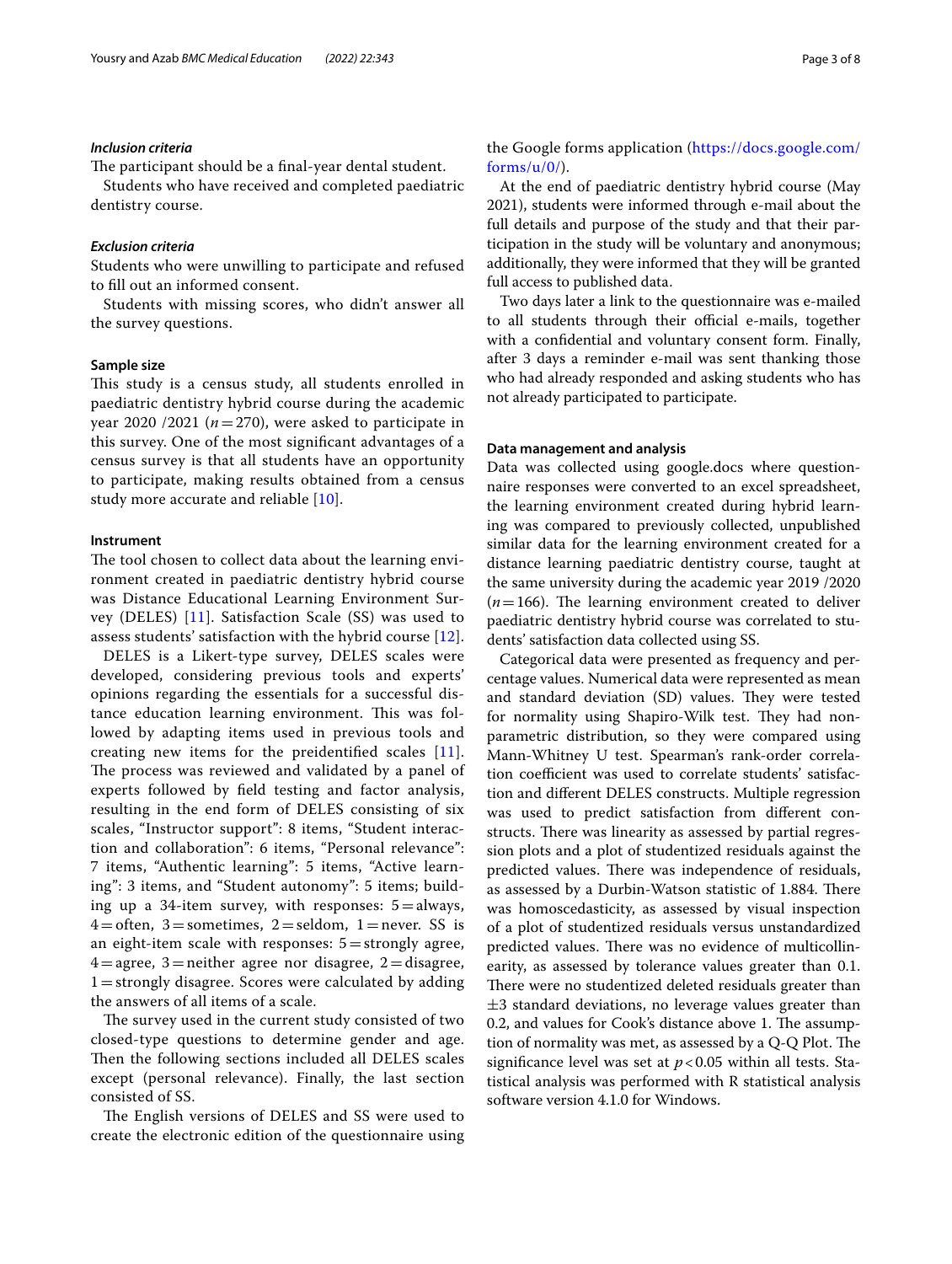# **Ethical considerations**

This study has been registered on [clinicaltrials.gov](http://clinicaltrials.gov) with an identifier: NCT04401371. The research was carried out in accordance with the Helsinki Declaration. Ethical approval was sought and approved from ethics committee, Faculty of Dentistry, Cairo University (19420), the study flowchart is presented in Fig. [1.](#page-3-0)

# **Results**

A total of 376 students took part in the questionnaire, their age ranges from 21 to 26 years (mean=22.8). About 281(74.73%) are females and 95 (25.27%) of them are males. One hundred sixty-six out of the three hundred seventy-six students (44.14%) had distance learning, and 210 out of the 376 students (55.85%) had hybrid learning. The response rate among students who received distance learning was 46.8% (166 out 354), while among students who received hybrid learning it was 77.7% (210 out of 270). Descriptive statistics for demographic data were presented in Table [1](#page-3-1).

Hybrid learning had signifcantly higher DELES scores than distance learning regarding "Instructor support", "Student interaction and collaboration" and "Authentic learning". Intergroup comparisons and average values for DELES scores were presented in Table [2](#page-4-0) and Fig. [2](#page-4-1) respectively.

| Page 4 of 8 |  |  |  |
|-------------|--|--|--|
|-------------|--|--|--|

| <b>Respondents</b> | $n = 376$     |                 |  |  |
|--------------------|---------------|-----------------|--|--|
| Age                | $Mean = 22.8$ | $Range = 21-26$ |  |  |
| Gender             |               |                 |  |  |
| Female             | $n = 281$     | 74.73%          |  |  |
| Male               | $n = 95$      | 25.27%          |  |  |
| Learning method    |               |                 |  |  |
| <b>Distance</b>    | $n = 166$     | 44.14%          |  |  |
| <b>Hybrid</b>      | $n = 210$     | 55.85%          |  |  |

<span id="page-3-1"></span>**Table 1** Descriptive statistics for demographic data

Results of the correlation between students' satisfaction and diferent constructs of DELES for the hybrid learning group were presented in Table [3](#page-4-2). There was a statistically significant weak positive correlation between satisfaction and diferent constructs  $(p<0.001)$ . Correlation coefficient values ranged from (0.390) for "Student autonomy" to (0.250) for "Active learning".

Results of multiple regression analysis to predict students' satisfaction from diferent DELES constructs were presented in Table [4.](#page-4-3) The overall model was statistically significant  $(p<0.001)$  and accounted for (22.8%) of the variance in students' satisfaction. Only

<span id="page-3-0"></span>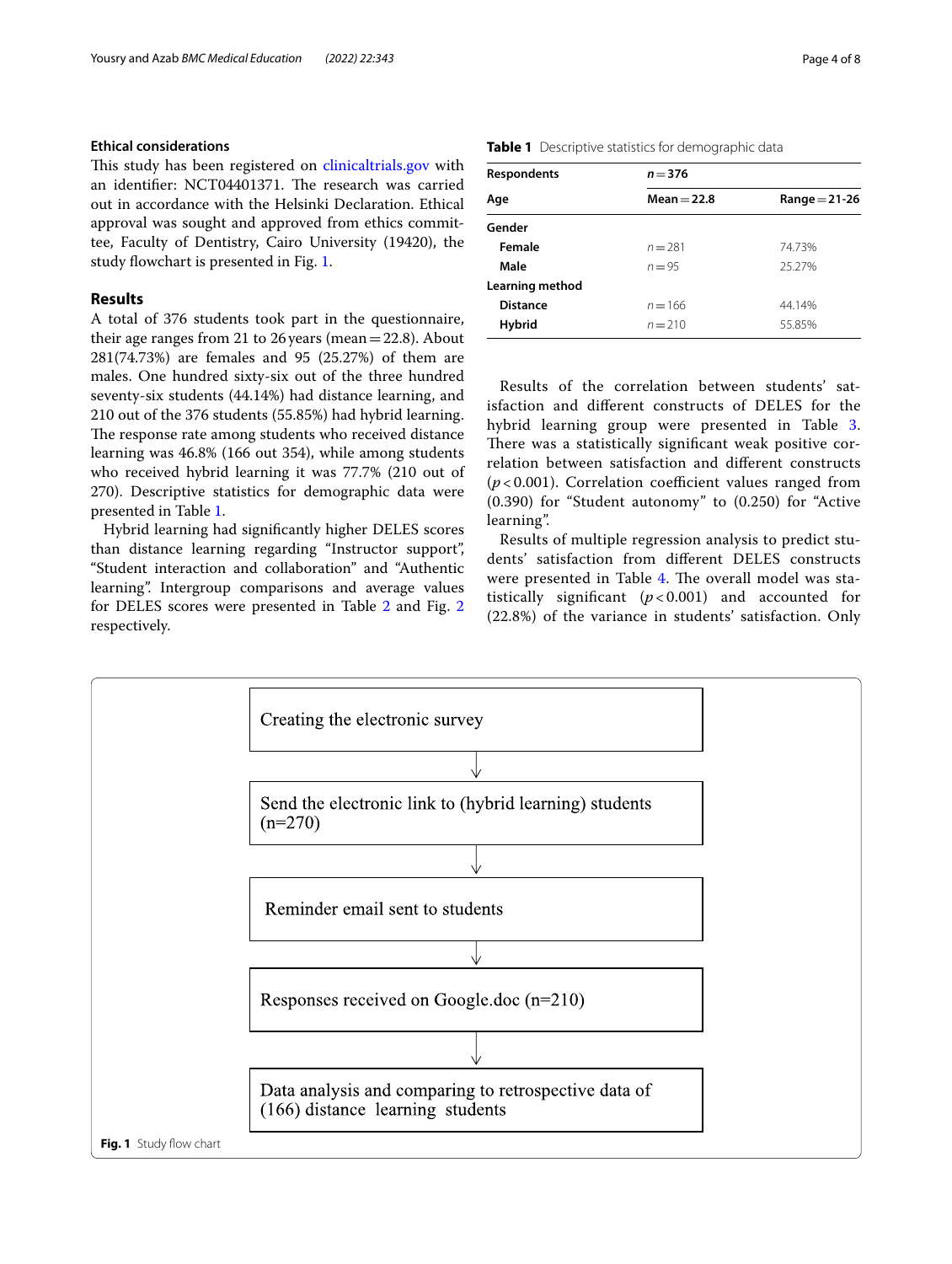| Scale                                             | (Mean $\pm$ SD)   |                 | Effect size $(r)$ $\wedge$ | <i>p</i> -value |  |
|---------------------------------------------------|-------------------|-----------------|----------------------------|-----------------|--|
|                                                   | Distance learning | Hybrid learning |                            |                 |  |
| Instructor support                                | $3.86 \pm 0.94$   | $4.15 \pm 0.85$ | 0.156                      | $0.003*$        |  |
| Student interaction and col-<br><b>laboration</b> | $3.10 \pm 1.17$   | $3.52 \pm 1.11$ | 0.182                      | $< 0.001*$      |  |
| <b>Authentic learning</b>                         | $3.66 \pm 1.13$   | $4.00 \pm 0.95$ | 0.148                      | $0.004*$        |  |
| <b>Active learning</b>                            | $3.57 \pm 1.01$   | $3.50 \pm 0.92$ | 0.093                      | 0.455           |  |
| <b>Student autonomy</b>                           | $3.70 \pm 1.11$   | $3.59 \pm 1.03$ | 0.061                      | 0.238           |  |

<span id="page-4-0"></span>**Table 2** Intergroup comparison for the educational learning environment score

^  $r$  < 0.3 is considered small effect

\*signifcant (*p*<0.05)



# <span id="page-4-3"></span>**Table 4** Regression analysis

<span id="page-4-2"></span><span id="page-4-1"></span>

|                  |  | <b>Table 3</b> Correlation between students' satisfaction and different |  |
|------------------|--|-------------------------------------------------------------------------|--|
| DELES constructs |  |                                                                         |  |

| Scale                                             | Students' satisfaction |            |
|---------------------------------------------------|------------------------|------------|
|                                                   | $r_{\rm c}$            | p-value    |
| Instructor support                                | 0.340                  | $< 0.001*$ |
| <b>Student interaction and collabora-</b><br>tion | 0.280                  | $< 0.001*$ |
| Authentic learning                                | 0.330                  | $< 0.001*$ |
| Active learning                                   | 0.250                  | $< 0.001*$ |
| Student autonomy                                  | 0.390                  | $< 0.001*$ |

 $r<sub>s</sub>$  Spearman's rank order correlation coefficient

\* signifcant (*p*<0.05)

|                                                        | Students' satisfaction            |            |                                      |          |
|--------------------------------------------------------|-----------------------------------|------------|--------------------------------------|----------|
|                                                        | Unstandardized SE<br>coefficients |            | Standardized p-value<br>coefficients |          |
| Intercept                                              | 0.491                             | 0.432      |                                      |          |
| Instructor support                                     | 0.385                             | 0.119      | 0.26                                 | $0.001*$ |
| <b>Student interac-</b><br>tion and collabo-<br>ration | 0077                              | 0.087      | 0.07                                 | 0.373    |
| <b>Authentic learning</b>                              | 0.054                             | 0.116 0.04 |                                      | 0.641    |
| <b>Active learning</b>                                 | $-0.060$                          | 0.107      | $-0.04$                              | 0.573    |
| <b>Student auton-</b><br>omy                           | 0.341                             | 0.091      | 0.28                                 | $0.001*$ |
| <b>SE Standard Error</b>                               |                                   |            |                                      |          |

 $*$  significant ( $p < 0.05$ )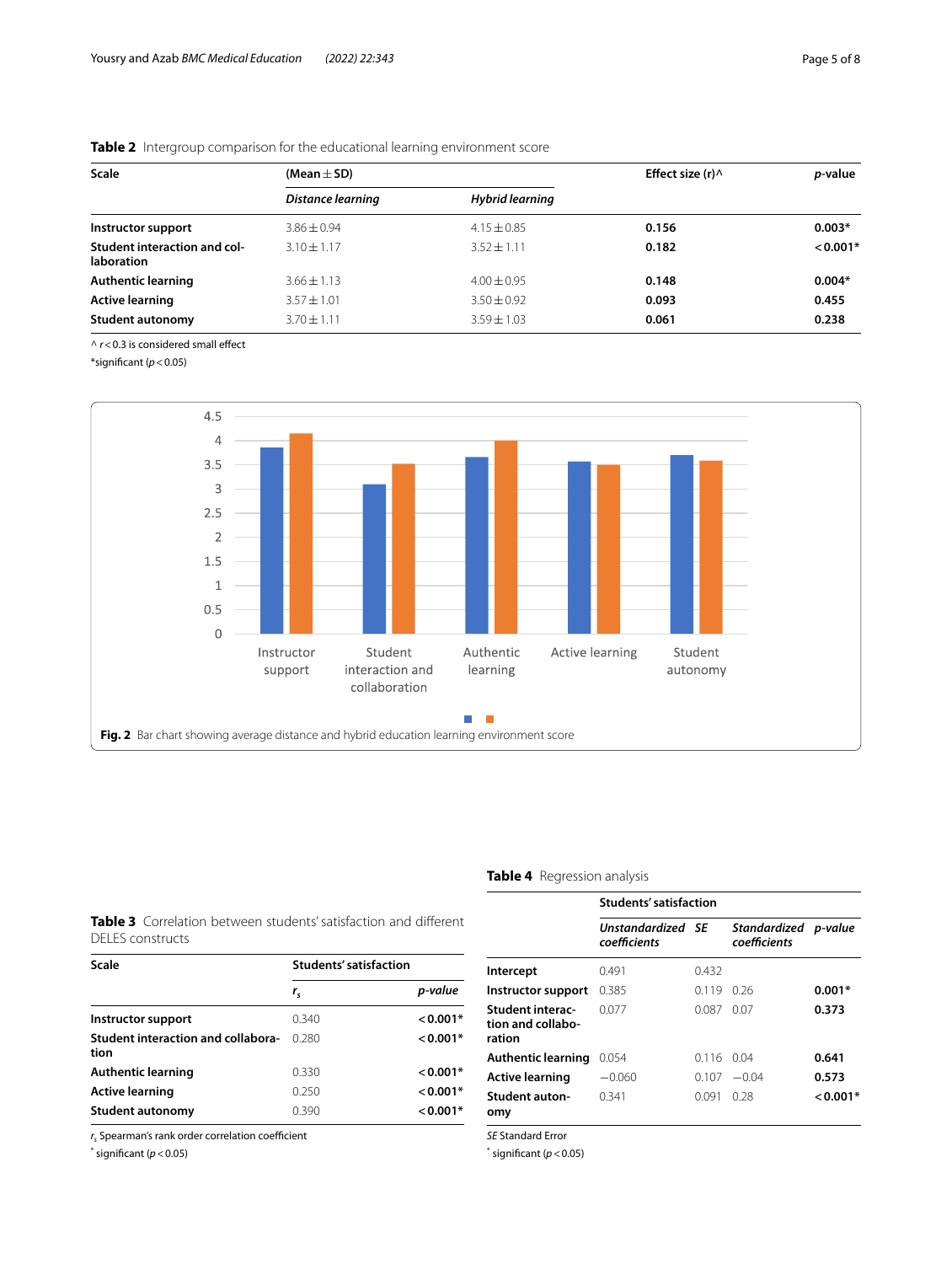"Instructor support"  $(p=0.001)$  and "Student autonomy" ( $p < 0.001$ ) had a significant effect on satisfaction.

# **Discussion**

The targeted population in our study included all senior dental students in Cairo University at the given academic year; a census study is free from sampling errors and will result in a more generalized insight [[13](#page-7-5)].

DELES has a strong factorial validity, and high level of reliability, with Cronbach's alpha coefficient ranging from 0.75 to 0.94. In general, this is not enough to consider DELES to have the best psychometric properties for different contexts. However, DELES was created to assess the learning environments in education programs and to correlate the nature of the distance education learning environment to students' acceptance and enjoyment of their subjects, which is very close to the context of our study [\[11](#page-7-3), [14](#page-7-6), [15\]](#page-7-7).

DELES has originally six constructs building up a 34-question survey; in the current study, the "personal relevance" construct was not used as we found that students had no chance to test their knowledge in relevance to real-life activities.

Students in the Faculty of Dentistry, Cairo University study in English and can easily read and comprehend English, that is why the English versions of DELES and SS were used.

Data reliability and security have been demonstrated in electronic versions of questionnaires [[16](#page-7-8), [17\]](#page-7-9). Some platforms, on the other hand, are costly. To address these issues, we adapted the Google Docs format to develop a useful computerized questionnaire system. It is simple, efficient, and the entry form can be designed to accommodate any type of questionnaire response.

Students' responses showed statistically signifcant  $(p<0.005)$  higher results for "Instructor support", "student interaction and collaboration" and "authentic learning" scales for hybrid than for distance learning. The "active learning" and "student autonomy" scales showed close, non-statistically signifcant results (slightly higher for distance learning). These results came in agreement with Asiry [\[9\]](#page-7-1), study where most students preferred a combination of traditional teaching methods and online learning. McCutcheon et al. [\[18](#page-7-10)], found that hybrid learning provides added educational value over online learning in an undergraduate nursing program. A randomized controlled trial by Moon et al. [[19](#page-7-11)], found that a hybrid learning program succeeded in improving nursing students' cardiopulmonary resuscitation knowledge.

Regarding the "instructor support" scale, there were signifcantly higher scores for hybrid learning versus distance learning. Students feel that they are getting more help, guidance, and feedback through face-to-face student-instructor interaction in hybrid learning. This comes in agreement with Lodge et al.  $[20]$ , who believed that lack of face-to-face human interaction in pure distant education may lead to a negative efect on instructor-student interaction, which is a key factor for implementing instructor support.

"Student interaction and collaboration" scores were also higher for hybrid learning than distance learning agreeing with Furnborough [\[21](#page-7-13)], who reported that in online classes spontaneous interaction between students is not as simple as in conventional classes. Hybrid learning methodology usually encourages group tasks in the form of group assignments and discussions, which can facilitate group cohesion and student collaboration.

"Authentic learning" had signifcantly higher scores for hybrid learning than for distance learning. This was disagreeing with a previous interesting study by Kartoğlu [[22\]](#page-7-14), who used the shift to online public health course to increase the time available for "on-site mock for (Good Clinical Practices) inspection" from 6-h practical session to 24-week online interactive simulation. Authentic learning aims to engage students with real-life activities to practice what they are learning, this occurs daily in medical and dental education, with the simplest form being problem-based education, where real-life clinical situations and challenges are used to allow students to apply and test their theoretical knowledge [\[23\]](#page-7-15).

For the correlation between students' satisfaction and the created environment for the hybrid learning group, there was a statistically significant  $(p<0.001)$  weak positive correlation between SS and all scales of DELES. This came in agreement with Qutieshat et al [\[24](#page-7-16)], study which compared hybrid learning and traditional learning methods for fourthyear dental students, students accepted hybrid learning well and ranked it high for satisfaction and usefulness.

Moreover, results of multiple regression analysis (Table [4](#page-4-3)) showed that the learning environment is a predictor for satisfaction (22.8%) in a hybrid course, specifying that "Instructor support"  $(p=0.001)$  and "Student" autonomy" ( $p < 0.001$ ) had a significant association with satisfaction. These findings support previous data by Venkatesh et al. [[25\]](#page-7-17), who also concluded that the learning environment is a predictor of students' satisfaction; also, agreeing with Gunawardena and Zittle [\[26](#page-7-18)] who found that "student perception of having equal opportunity to participate" can be considered as a predictor for students' satisfaction.

When instructors support autonomy, students have more opportunities to take control because autonomy fosters greater enthusiasm, interest, and a desire for challenge, allowing students to develop self-determined motivation and meet their basic psychological needs [[27](#page-7-19)]. Additionally, students are more likely to rate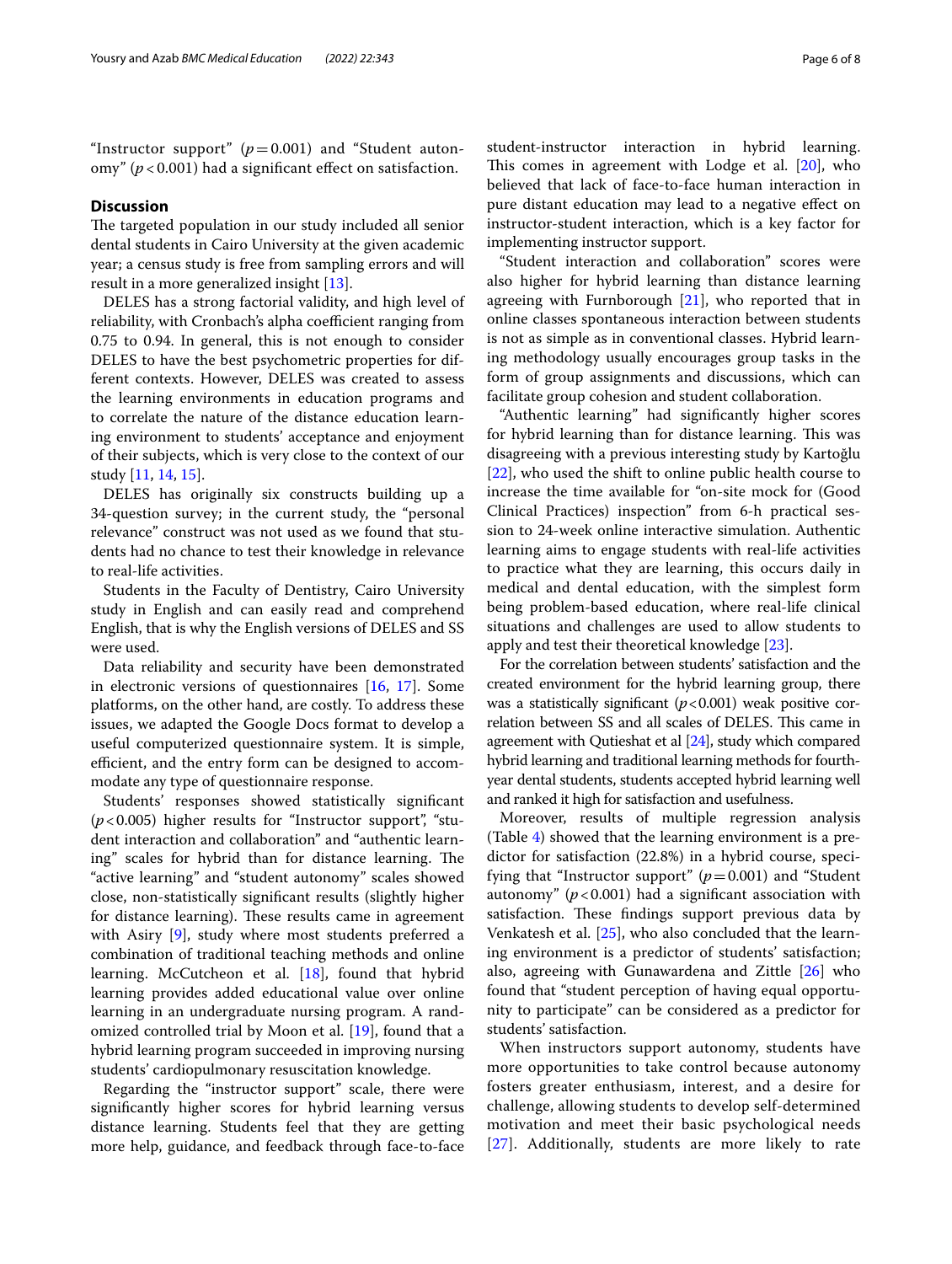courses as satisfactory in the presence of good communication with instructors, if their courses are well organized, and if their instructors expressed interest in their learning and respected them [\[28](#page-7-20)].

It is worth mentioning that the study has some limitations; the non-response bias where some students included in the sample didn't respond to the questionnaire and their response could have afected the results, and the study took place during the COVID-19 pandemic where decisions to shift to diferent educational approaches was spontaneous rather than well planned.

This study gives an insight into students' opinions regarding the learning environment created to deliver a paediatric dentistry course. The results of the current study suggest that a hybrid learning environment is more accepted and satisfying to students than distance learning. With the help of previous similar work and future work to come, the process of implementing hybrid learning for undergraduate or continuing education could be done in the feld of dental education in other than emergency conditions, which would be one step forward in the way of solving the problem of defcient oral health care workers in some countries. One should stress that a lot of work and studies should be done to be able to implement such programs without jeopardizing the educational quality.

Future work is needed to build on the results of the current study, more studies on diferent courses, studies involving 100% on-campus learning in comparison to hybrid learning, specifc studies to suggest which topics are more suitable for online learning and which should be taught on-campus, studies testing diferent available on-line learning applications and tools, and what is the added value for using any of these tools will be benefcial as well. Instructors' preferences and satisfaction should be studied for all the aforementioned points.

# **Conclusions**

The results of this study support the superiority of a hybrid learning environment when compared to the distance learning environment created to teach paediatric dentistry course, it also shows that satisfaction is correlated and can be predicted by the created learning environment.

### **Abbreviations**

DELES: Distance Educational Learning Environment Survey; SS: Satisfaction Scale.

# **Supplementary Information**

The online version contains supplementary material available at [https://doi.](https://doi.org/10.1186/s12909-022-03417-4) [org/10.1186/s12909-022-03417-4](https://doi.org/10.1186/s12909-022-03417-4).

**Additional fle 1.**

### **Acknowledgments**

The authors acknowledge Cairo University dental students and staff for their constructive cooperation during this work.

### **Authors' contributions**

YMY contributed to analysis and interpretation, drafted the manuscript, and revised the manuscript; MM contributed to conception and design, drafted the manuscript, and revised the manuscript. Both authors gave fnal approval, agreed to be accountable for all aspects of the work ensuring integrity and accuracy.

### **Funding**

Open access funding provided by The Science, Technology & Innovation Funding Authority (STDF) in cooperation with The Egyptian Knowledge Bank (EKB). No funding was received for conducting this study.

### **Availability of data and materials**

The datasets generated and analyzed during the current study are not publicly available due to ethical and privacy considerations but are available from the corresponding author on reasonable request.

### **Declarations**

### **Ethics approval and consent to participate**

This study was approved by the Ethics Committee of Scientifc Research, Faculty of Dentistry, Cairo University (19-4-20). The research was carried out in accordance with the Helsinki Declaration.

We confrm that informed consent was obtained from all participants. Before answering the questionnaire, all the participants in the study gave their consent by flling informed consent at the beginning of the questionnaire.

# **Consent for publication**

Not applicable.

# **Competing interests**

The authors declare that they have no competing interests.

### **Author details**

<sup>1</sup> Department of Pediatric Dentistry, Faculty of Dentistry, Cairo University, Cairo, Egypt.<sup>2</sup> Department of Pediatric Dentistry, Faculty of Dentistry, Fayoum University, Fayoum, Egypt.<sup>3</sup> Discipline of Pediatric Dentistry, School of Dentistry, Newgiza University NGU, Giza, Egypt.

# Received: 2 January 2022 Accepted: 26 April 2022 Published online: 05 May 2022

### **References**

- <span id="page-6-0"></span>1. OSHA. Guidance on preparing workplaces for COVID-19: U.S. Department of Labor, Occupational Safety and Health Administration; 2020.
- <span id="page-6-1"></span>2. Elken M, Wollscheid S. Academic environment and quality of education. A literature review. Oslo: Nordic Institute for Studies in Innovation, Research and Education; 2019. p. 25.
- <span id="page-6-2"></span>3. Conrad. E-Learning and social change: an apparent contradiction. In: Beaudoin M, editor. Perspectives on higher education in the digital age. New York: Nova; 2006. p. 21–33.
- <span id="page-6-3"></span>4. Moore MG, Kearsley G. Distance education: a systems view. Boston: Wadsworth Publishing; 1996.
- <span id="page-6-4"></span>5. Miyazoe T, Anderson T. Erratum to learning outcomes and students' perceptions of online writing: simultaneous implementation of a forum, blog, and wiki in an EFL blended learning setting. System. 2010;38(3):185–99.
- <span id="page-6-5"></span>6. Burnett K. Interaction and student retention. Success and satisfaction in web-based learning. In: Libraries and Librarians. Boston: 67th IFLA Council and General Conference Learning; 2001.
- <span id="page-6-6"></span>7. Fredericksen E, Pickett A, Shea P, Pelz W, Swan K. Student satisfaction and perceived learning with on-line courses: principles and examples from the SUNY learning network. J Asynchronous Learn Netw. 2000;4(2):7–41.